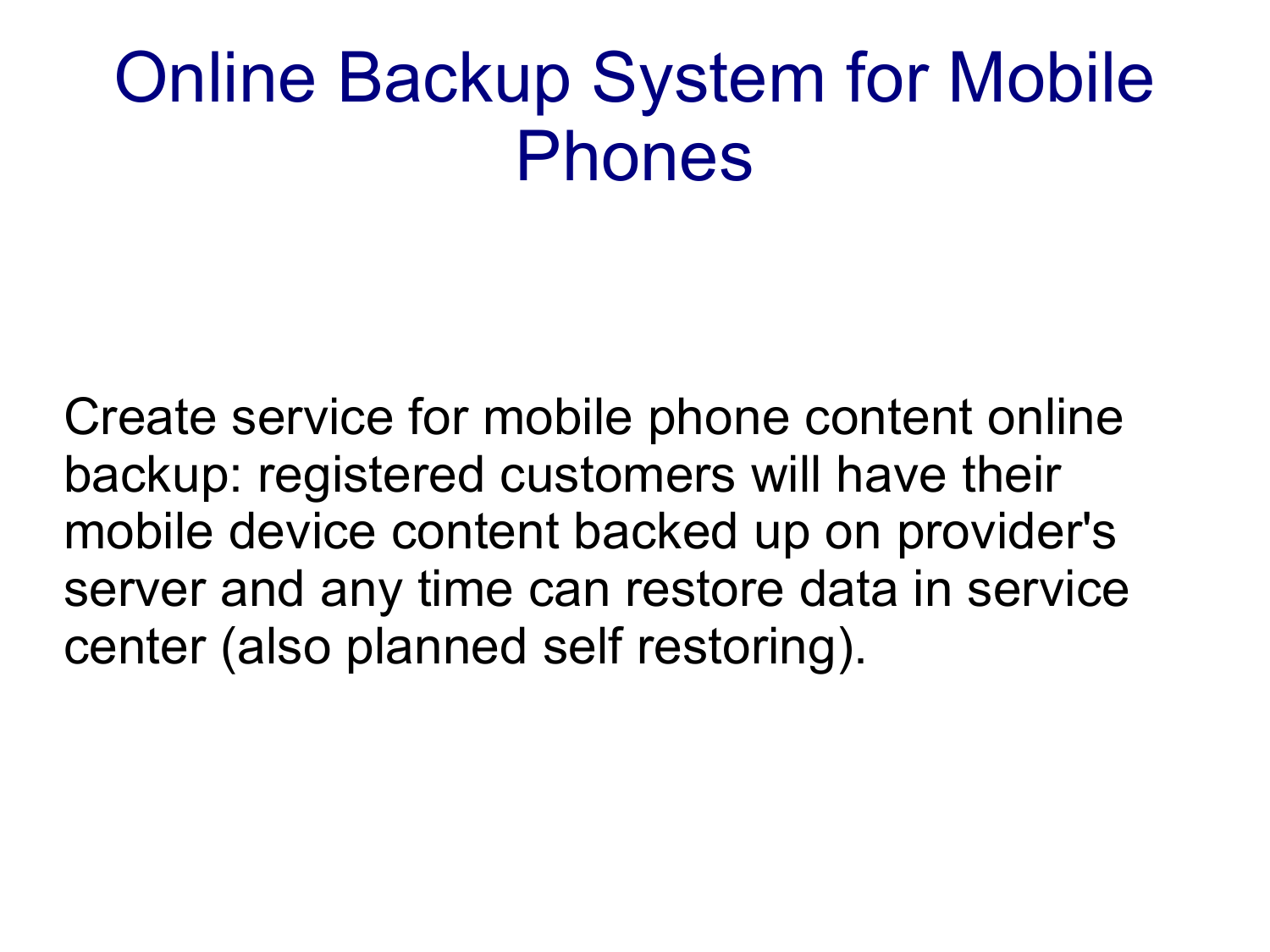# Registration

Customer registers for service, with following steps (done by service provider):

- Install special software on device;
- Create account on service provider's server;
- $\cdot$  Set backup time interval (from  $-$  to when start sending data);
- Setup software on device select following for backup:
	- Folders (full content including video, pictures);
	- Contacts;
	- Calendar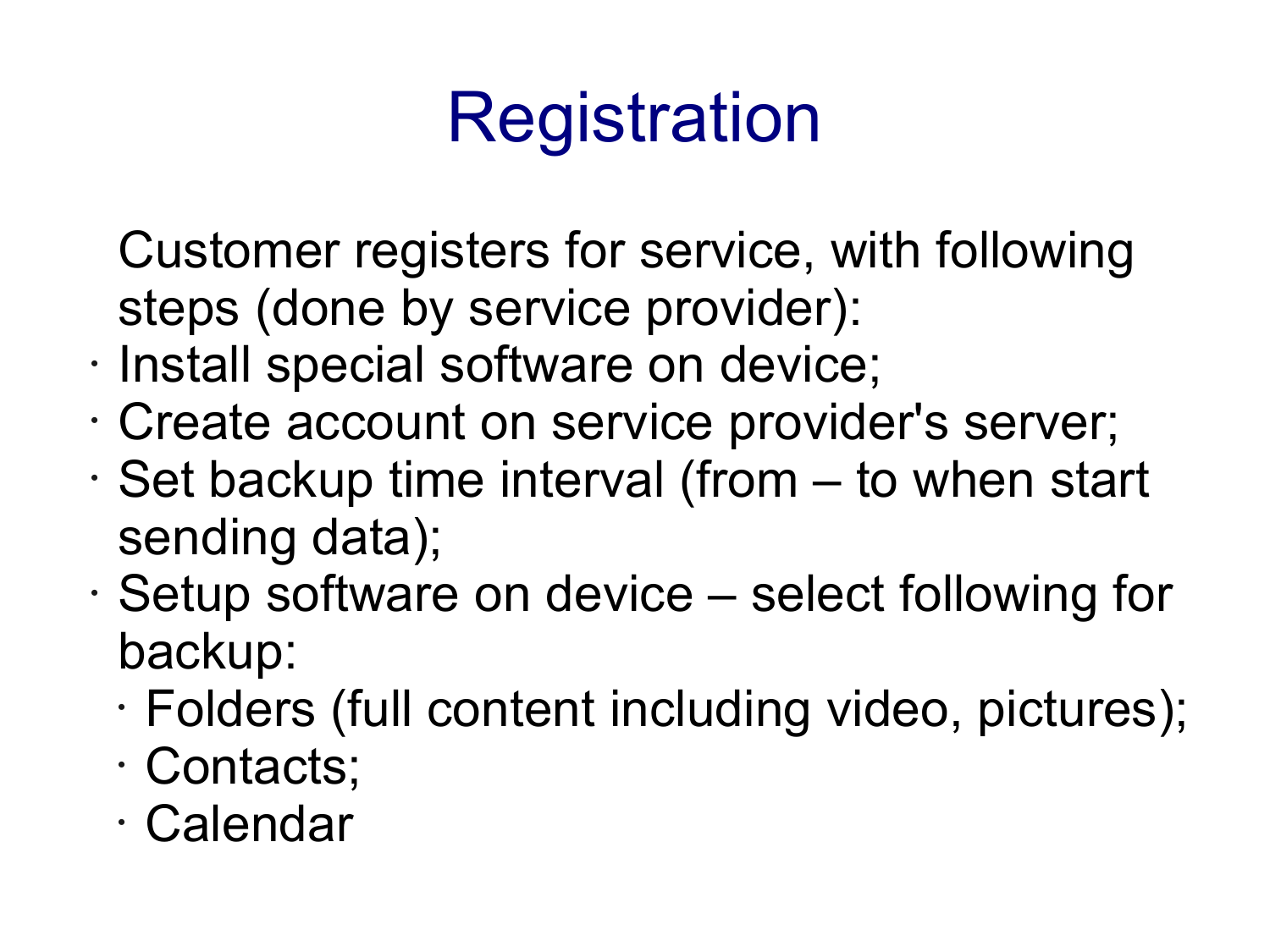## Payment

•Fee per month; 100M space + communication cost.

•Communication cost - Package selection:

- Always send (agreement with mobile operator);
- Send only with 3G and WiFi (agreement with operator)
- Send only with WiFi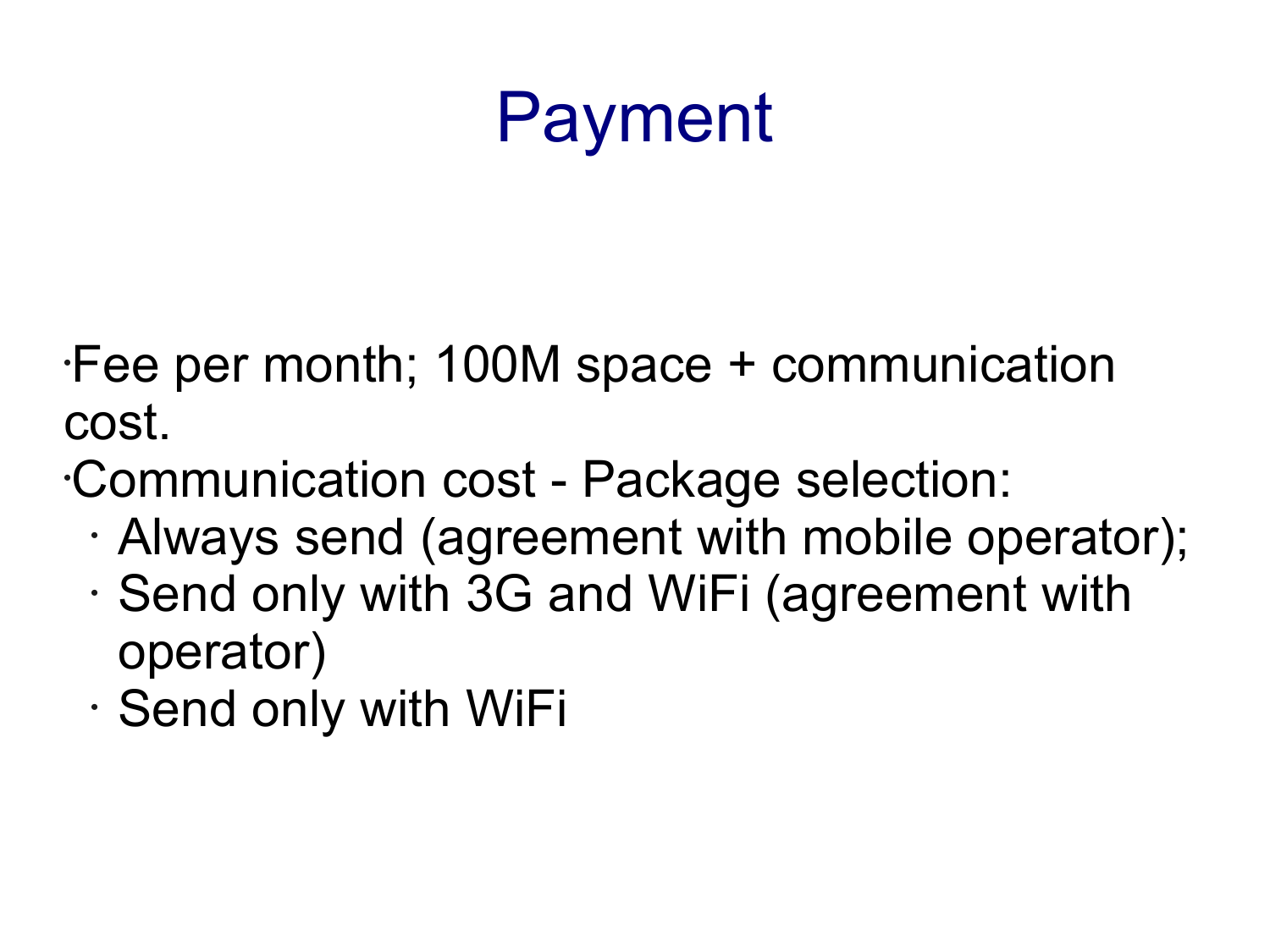## Client Software

•Create (extend SyncML) special API for data sync:

• Examples:

•

- HashTable getSettingParam(String paramname)
- Boolean syncNow(void)
- Long[] getParamAddressRange(String paramname)

... •Create software for each mobile device brand/model;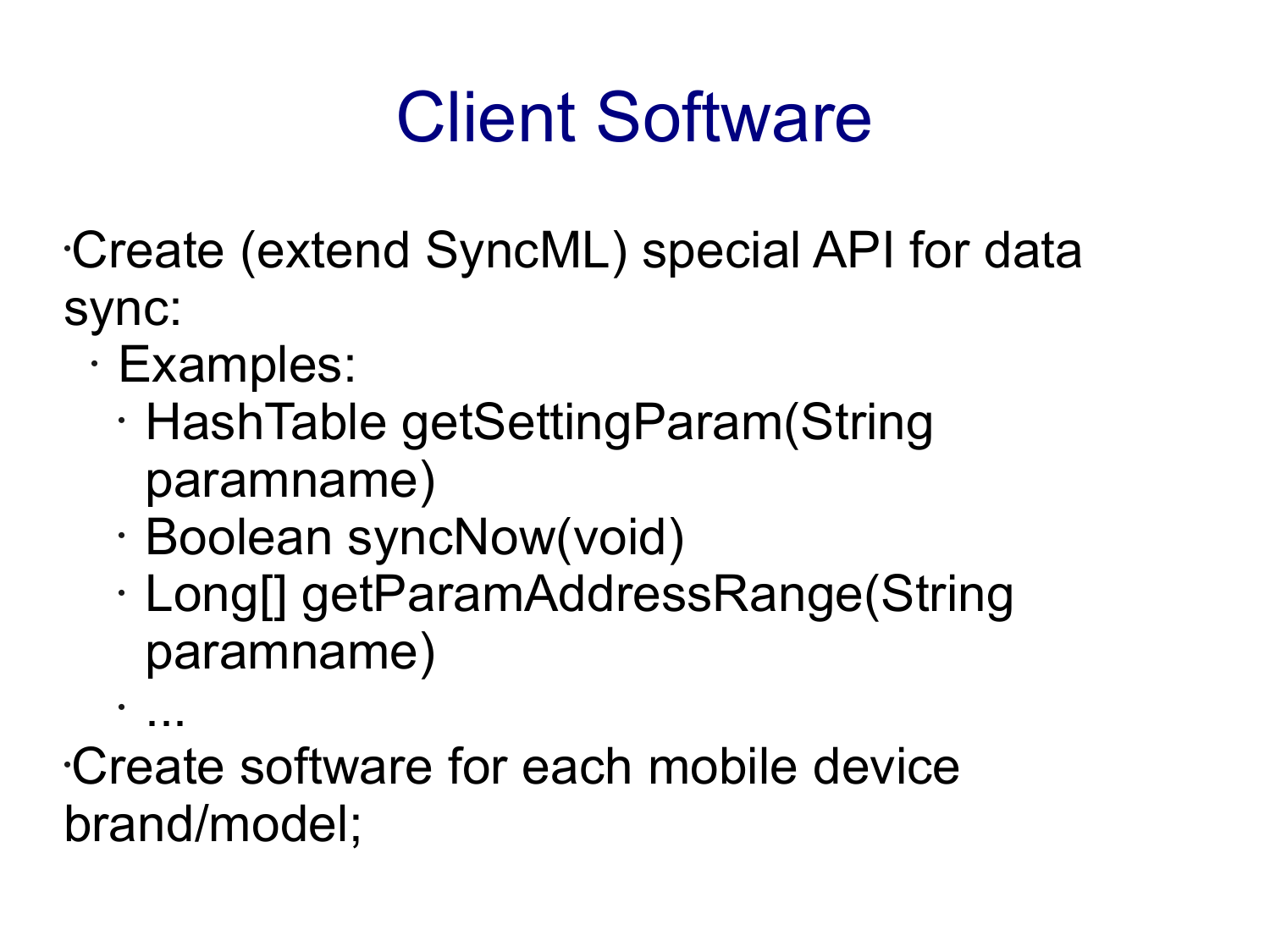# Algorithm

•Scheduled task starts; •Read configuration settings:

- Account and server info;
- Folders to backup;
- Sync contacts?
- Sync calendar?

•For synchronization Use SyncML technology (One way sync from client only)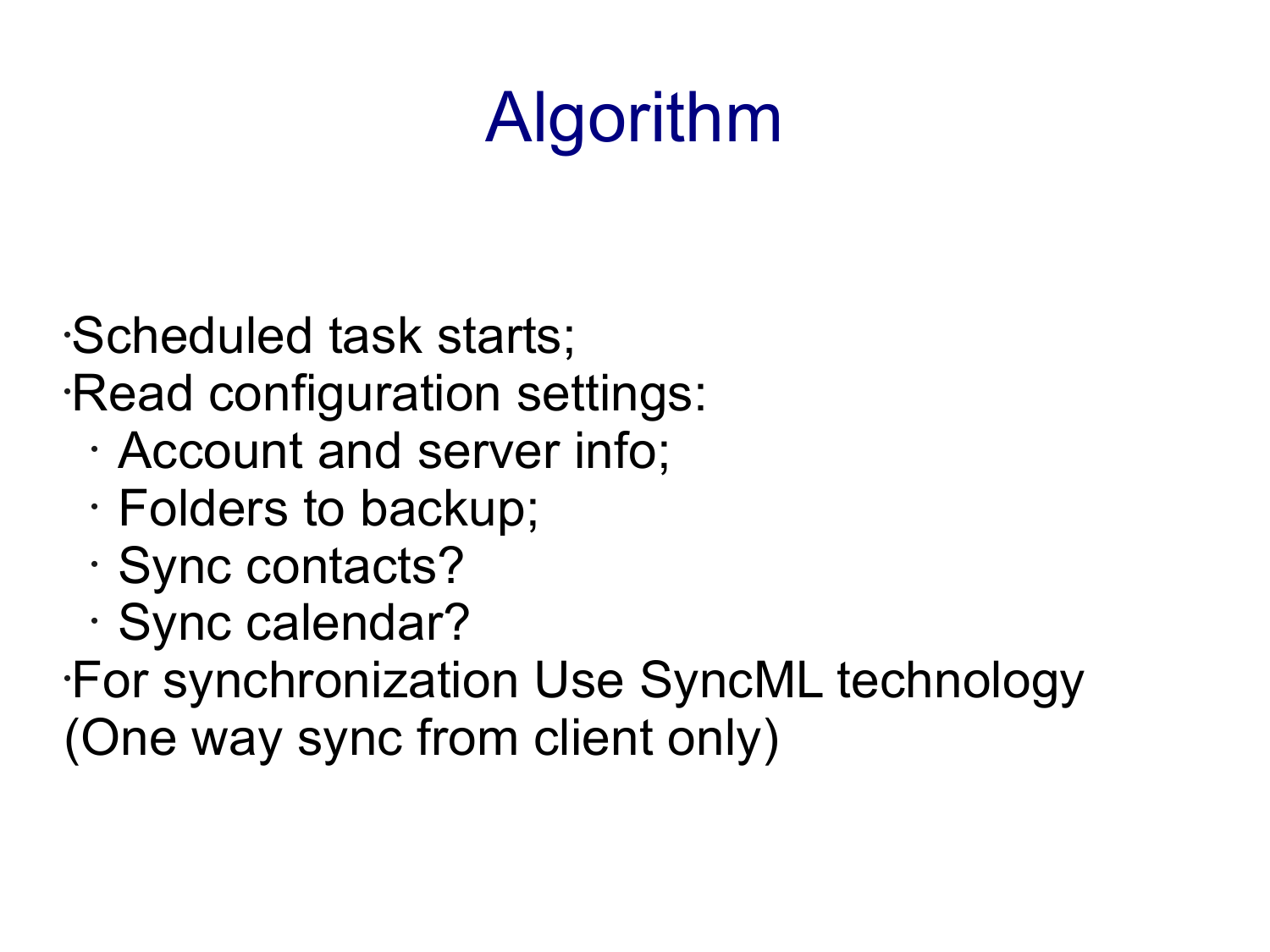### Server

•Create application server based on open source SyncML server (ex.: funambol -

[www.forge.funambol.org\)](http://www.forge.funambol.org/):

- Extend user registration and database schema for customer registration/management interface;
- Extend database to record each sync session parameters (including calculations for communication fees based on account package)
- Extend database to record each customer's visit to service center for data restore (keep full history of customer)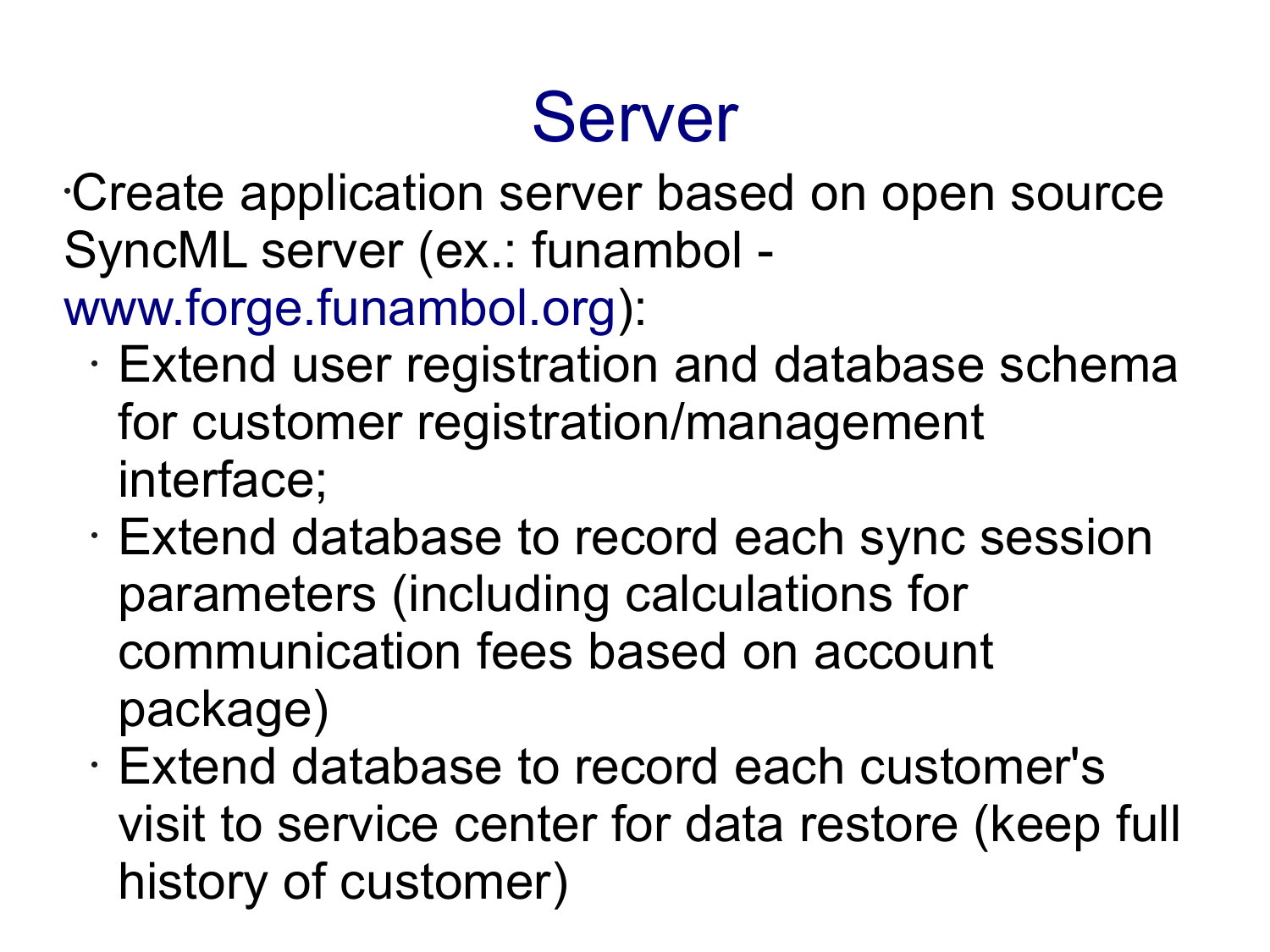#### Server - continued

•Extend server functionality to communicate with existing "Mobile Phone Integrated Sales Management System" for:

- Automatic registration of customers;
- Getting service/repair history for each sold phone;
- Getting insurance information for each sold phone;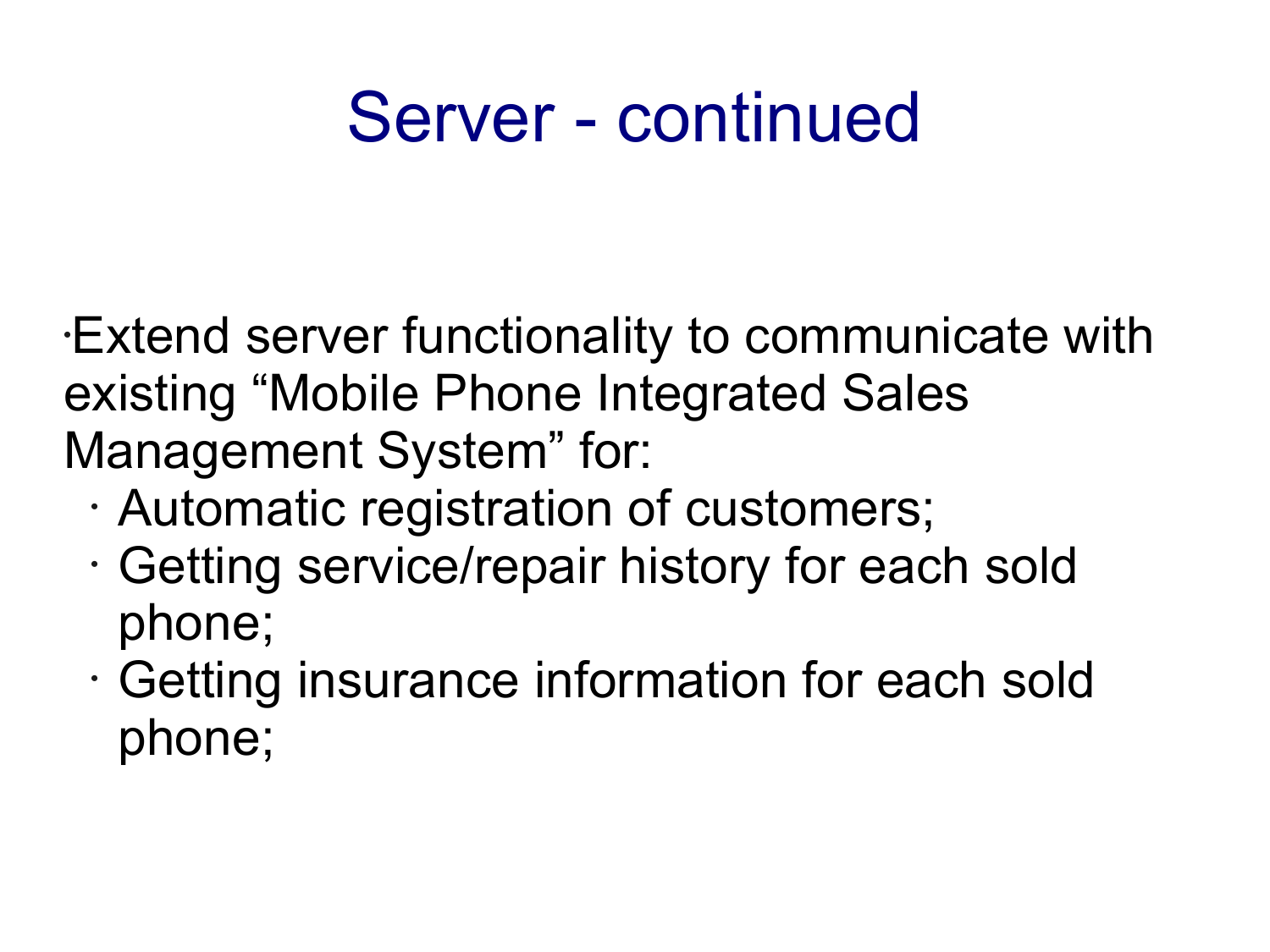#### What we have

•Several tests done with SyncML server; •Started development of client software for symbian;

•Agreenments with local mobile operator for special gprs/3G low cost packages; •Existing "Mobile Phone Integrated Sales Management System"'s copy for pilot project; •Partner is local mobile shop chain "Mobi" ( [www.mobi.ge\)](http://www.mobi.ge/) - backup service provider. •Marketing research – interviewed about 600 potential customers – and 90% are ready to pay 2-3 EUR per month for service.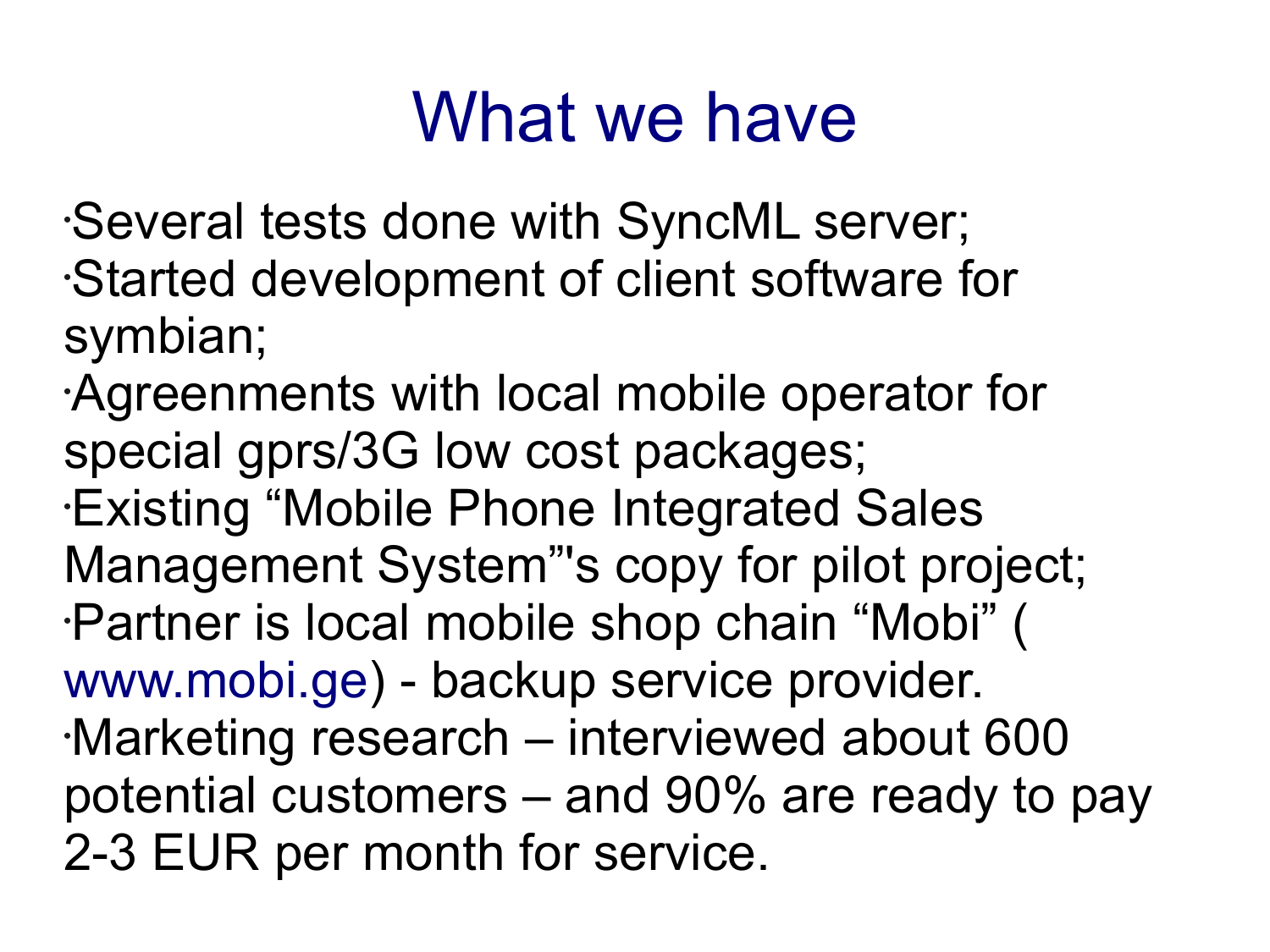## Plans

- •Hard work to be done for client software creating (each brand/model – at list for most popular phones);
- •Pilot project will start in December (planned) •Final client software planned to be in March 2010; •Final server software planned to be in February 2010
- •Estimated number of customers for summer 2010  $~1$  – 5,000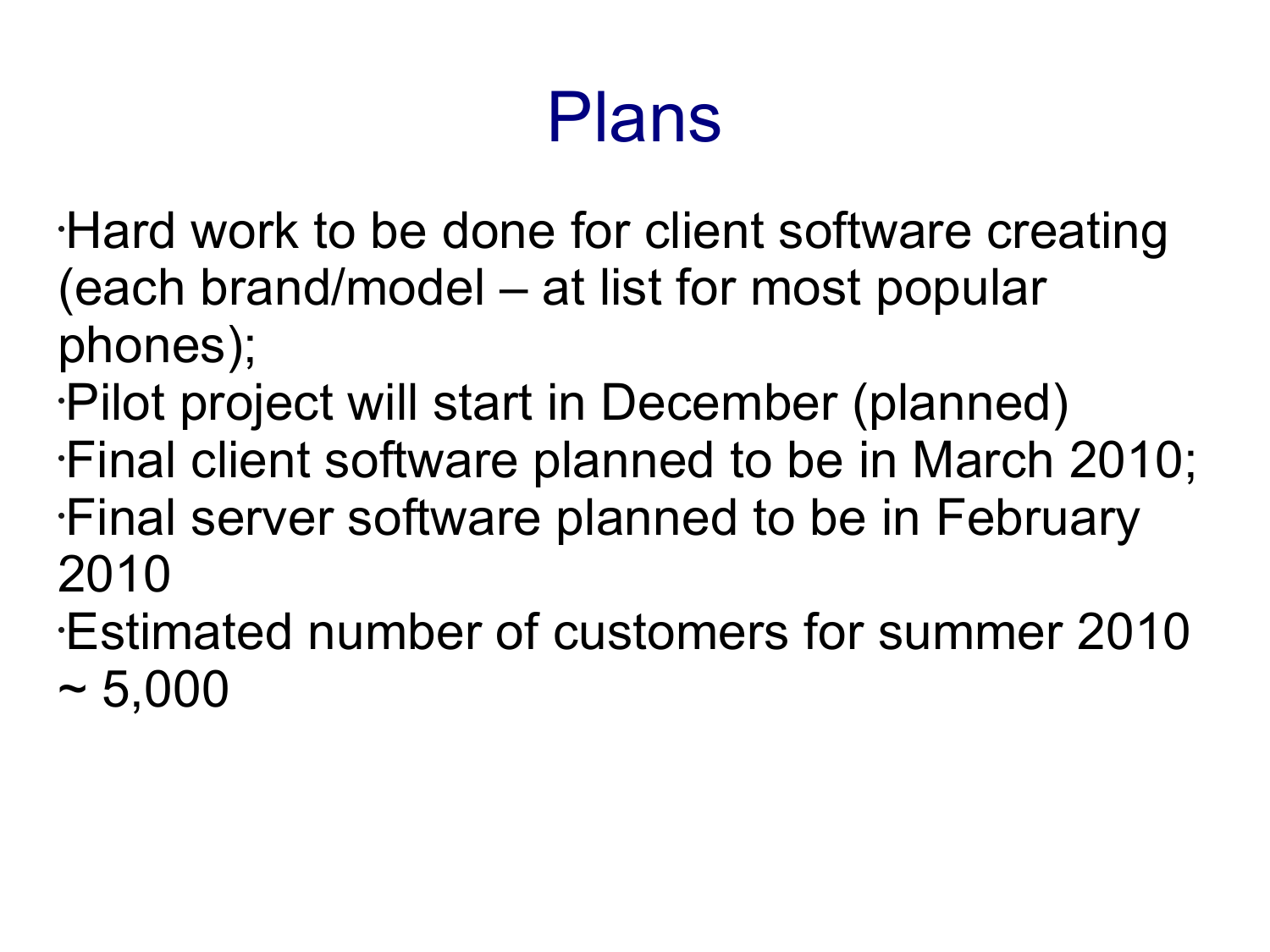### Sales Statistics by Brands (from 2007)